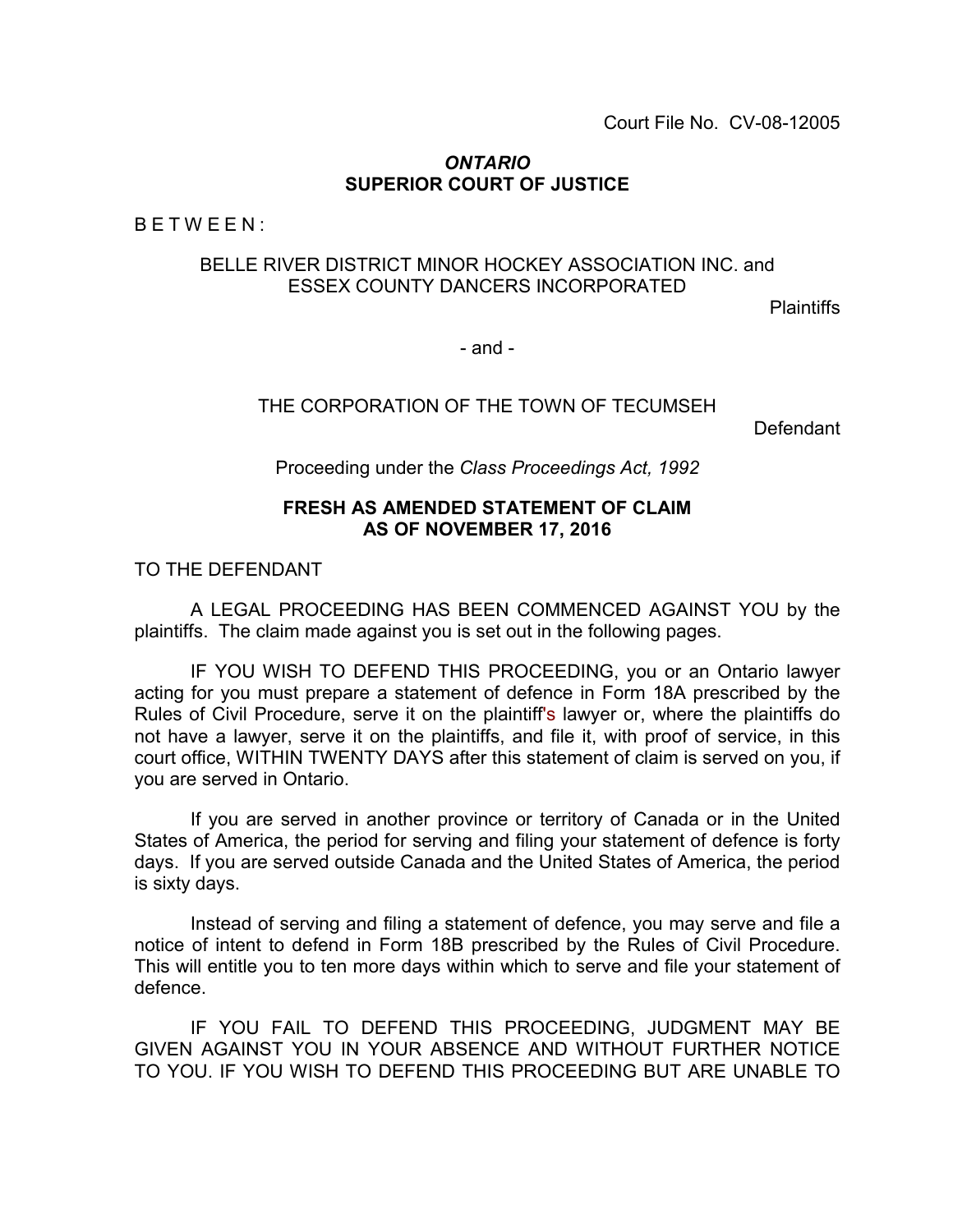# PAY LEGAL FEES, LEGAL AID MAY BE AVAILABLE TO YOU BY CONTACTING A LOCAL LEGAL AID OFFICE.

Date "October 24, 2008" Issued by "Karen Bisson"

Local registrar

Address of 245 Windsor Avenue court office Windsor, Ontario N9A 1J2

TO: The Corporation of the Town of Tecumseh 917 Lesperance Road Tecumseh, ON N8N 1W9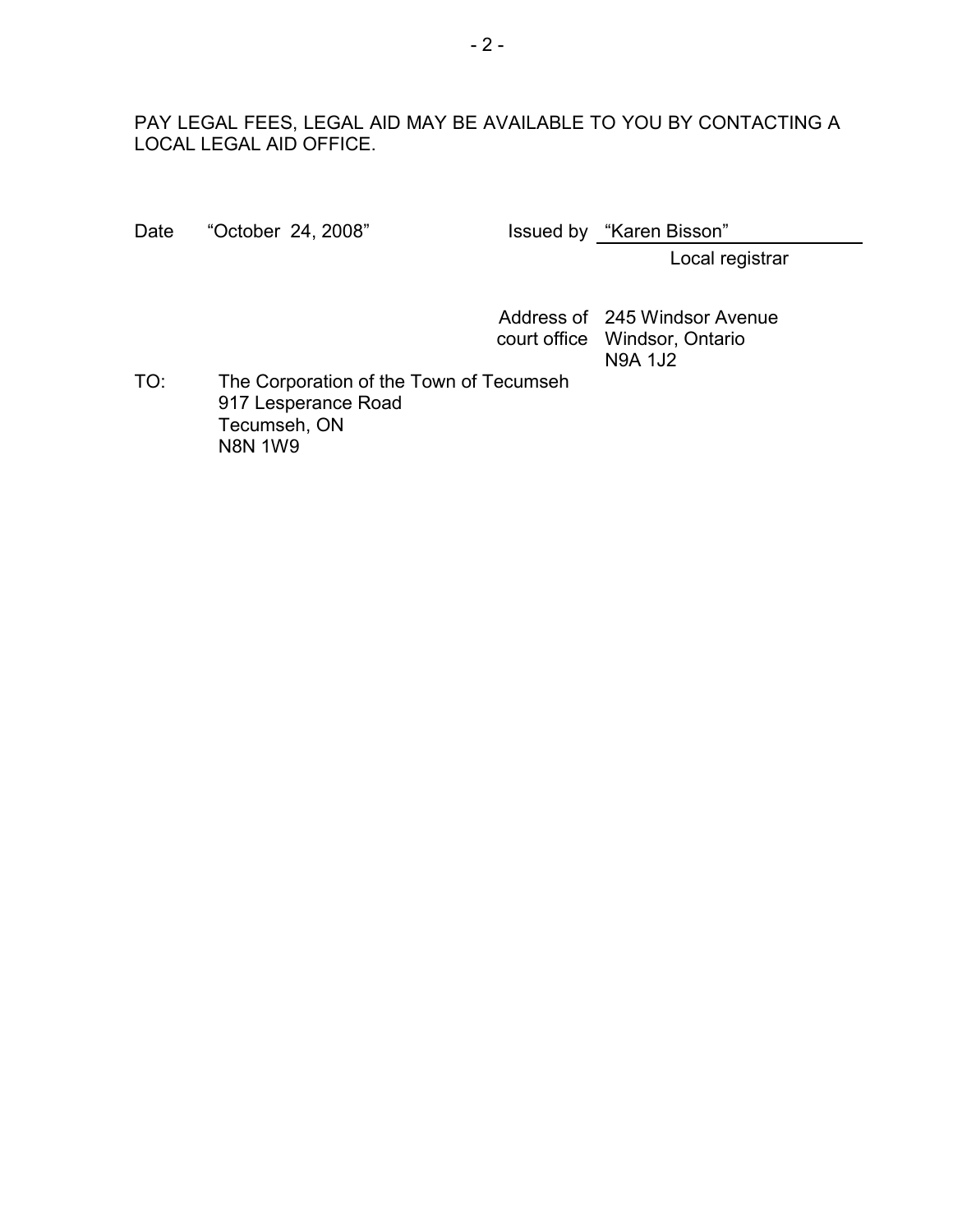#### **CLAIM**

1. The plaintiffs claim on their own behalf and on behalf of the other members of the class as described below:

(a) an order pursuant to the provisions of the *Class Proceedings Act, 1992* S.O. 1992, c. 6 certifying this action as a class proceeding and appointing the plaintiffs as representative plaintiffs of a class of persons described as follows:

> All those persons, whether natural or corporate, who have paid lottery licensing fees and/or lottery administration fees, (as described herein), to the Corporation of the Town of Tecumseh either directly or indirectly on or after January 1, 1990 (or such other time period as the court may find appropriate);

- (b) a declaration that the lottery licensing fees and lottery administration fees paid by the plaintiffs and the other Class Members to The Corporation of the Town of Tecumseh ("Tecumseh") are taxes which have been levied without the authority of the Legislative Assembly of the Province of Ontario or the House of Commons and in wrongful breach of s. 53 of the *Constitution Act, 1867* (U.K.), 30 & 31 Vict., c. 3 reprinted in R.S.C. 1985, App. II, No. 5;
- (c) a declaration that the by-laws pursuant to which Tecumseh has charged and demanded lottery licensing fees and lottery administration fees from the plaintiffs and other members of the class are *ultra vires* Tecumseh and are of no force and effect;
- (d) an accounting of all lottery licensing fees and lottery administration fees paid to Tecumseh by the plaintiffs and other class members on or after January 1,1990;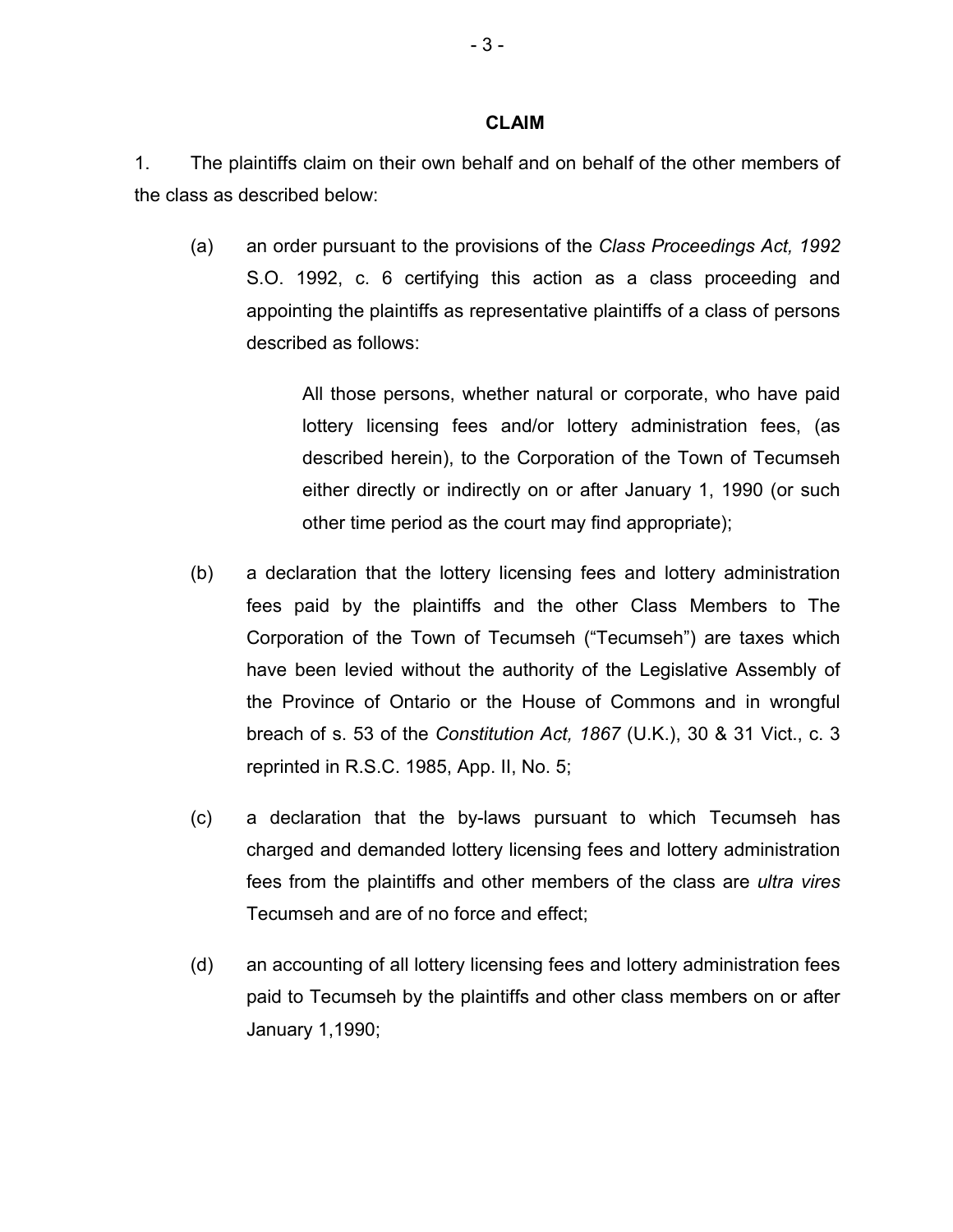- (e) restitution of all such lottery licensing fees and lottery administration fees charged to the plaintiffs and other members of the class in accordance with the aforesaid accounting;
- (f) punitive damages in the amount of \$2,000,000.00;
- (g) interest on the aforesaid sums in accordance with the provisions of the *Courts of Justice Act*, R.S.O. 1990, c. C.43, as amended, on a compounded basis or otherwise;
- (h) the costs of this action on a full indemnity basis and, pursuant to s. 26(9) of the *Class Proceedings Act, 1992*, *supra,* the costs associated with publication of any and all court-ordered notice to the class and/or costs associated with administration of any court approved plan of distribution redirecting amounts recovered in the action to class members; and
- (i) such further and other relief as counsel may request and this Honourable Court may deem just and appropriate.

## **The parties**

2. The plaintiff, Belle River District Minor Hockey Association Inc. (hereinafter "Belle River Hockey") is a not-for-profit corporation carrying on charitable pursuits in the municipality of Tecumseh and surrounding area.

3. The plaintiff, Essex County Dancers Incorporated (hereinafter "Essex Dancers") is a not-for-profit corporation carrying on charitable pursuits in the municipality of Tecumseh and surrounding area.

4. The defendant Tecumseh is a municipality incorporated pursuant to an Act of the Legislative Assembly of the Province of Ontario.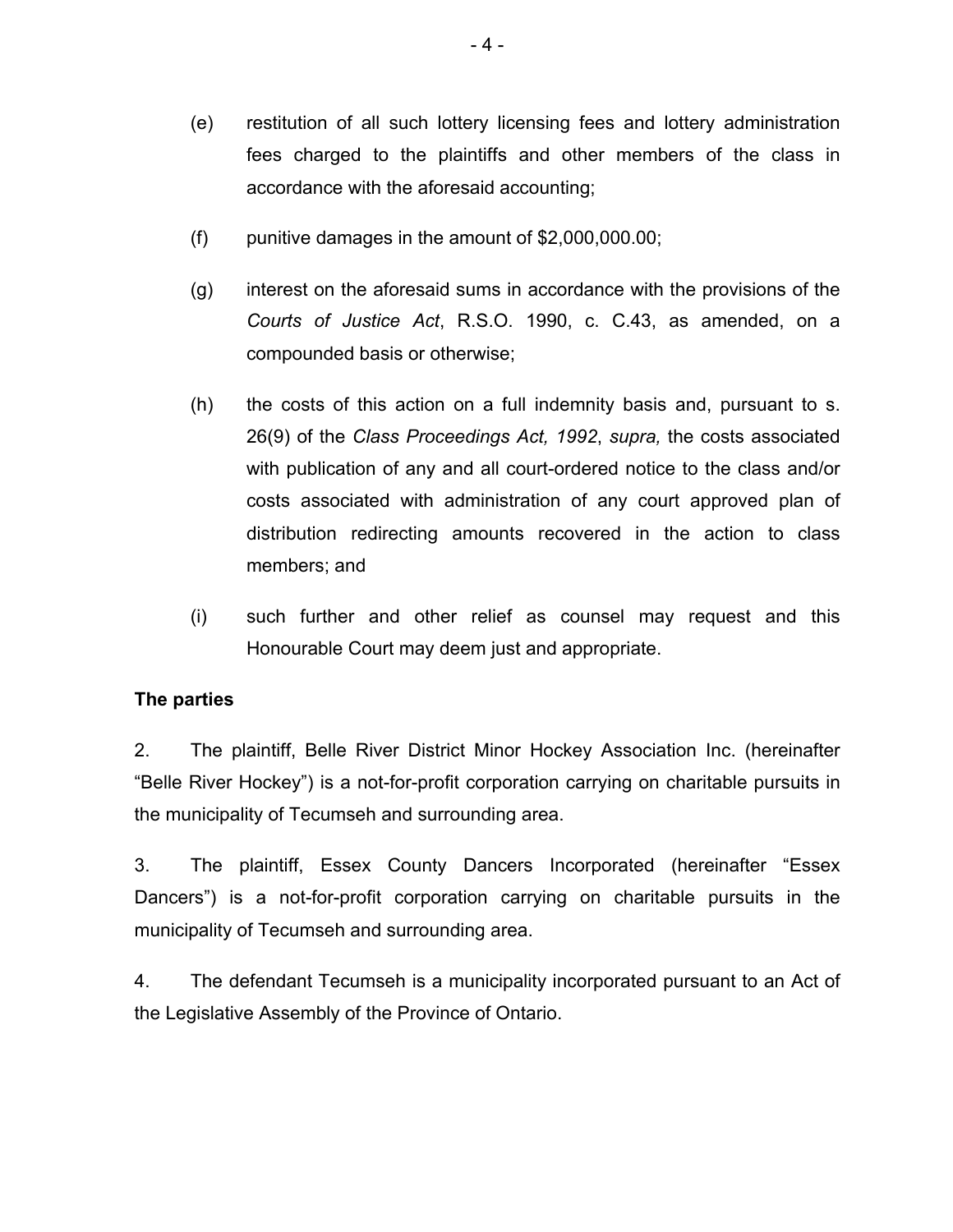#### **Background: Lottery Licensing Fees**

5. Pursuant to the provisions of s. 207(1)(b) of the *Criminal Code of Canada*, R.S.C., 1985, c. C-46 and Order in Council 2688/93 issued by the Lieutenant Governor in Council of Ontario, Tecumseh is permitted to issue licences to charitable and religious organizations to conduct and manage lottery schemes within the municipality. In accordance with the provisions of the *Municipal Act*, R.S.O. 1990, c. M.45, the *Municipal Act, 2001*, S.O., 2001 c. 25 and Order in Council 2688/93, the defendant is permitted to charge a fee, (within the limits of the authority provided to the defendant by the applicable legislation and the Constitution of Canada), for the issuance of a licence to those charitable and religious organizations who conduct and manage charity lottery events; (herein referred to as a "lottery licensing fee").

6. Pursuant to the authority provided by Order in Council 2688/93, (and pursuant to the authority of predecessor Orders in Council, namely Orders in Council numbers 70/70, 274/70, 2639/73, 2797/82, 1671/88 and 1804/89), the defendant has issued licences to charitable and religious organizations to conduct and manage lottery schemes, (including bingo lottery events, raffle lottery events, and "break open ticket lottery" events), and has levied lottery licensing fees for the issuance of those licences.

## **Background: Lottery Administration Fees**

7. Pursuant to the aforementioned Orders in Council, the *Alcohol and Gaming Regulation and Public Protection Act 1996*, S.O. 1996, c.26 and the *Gaming Control Act, 1992*, S.O. 1992, c.24, the Alcohol and Gaming Commission of Ontario ("AGCO") is also permitted to issue licences to charitable and religious organizations who conduct and manage charity lottery events. The lottery events licensed by the AGCO have higher potential prize values than the lottery events that can be licensed by municipalities such as Tecumseh.

8. When a charitable or religious organization applies for a lottery event licence from the AGCO, the charity or religious organization is required to obtain a letter from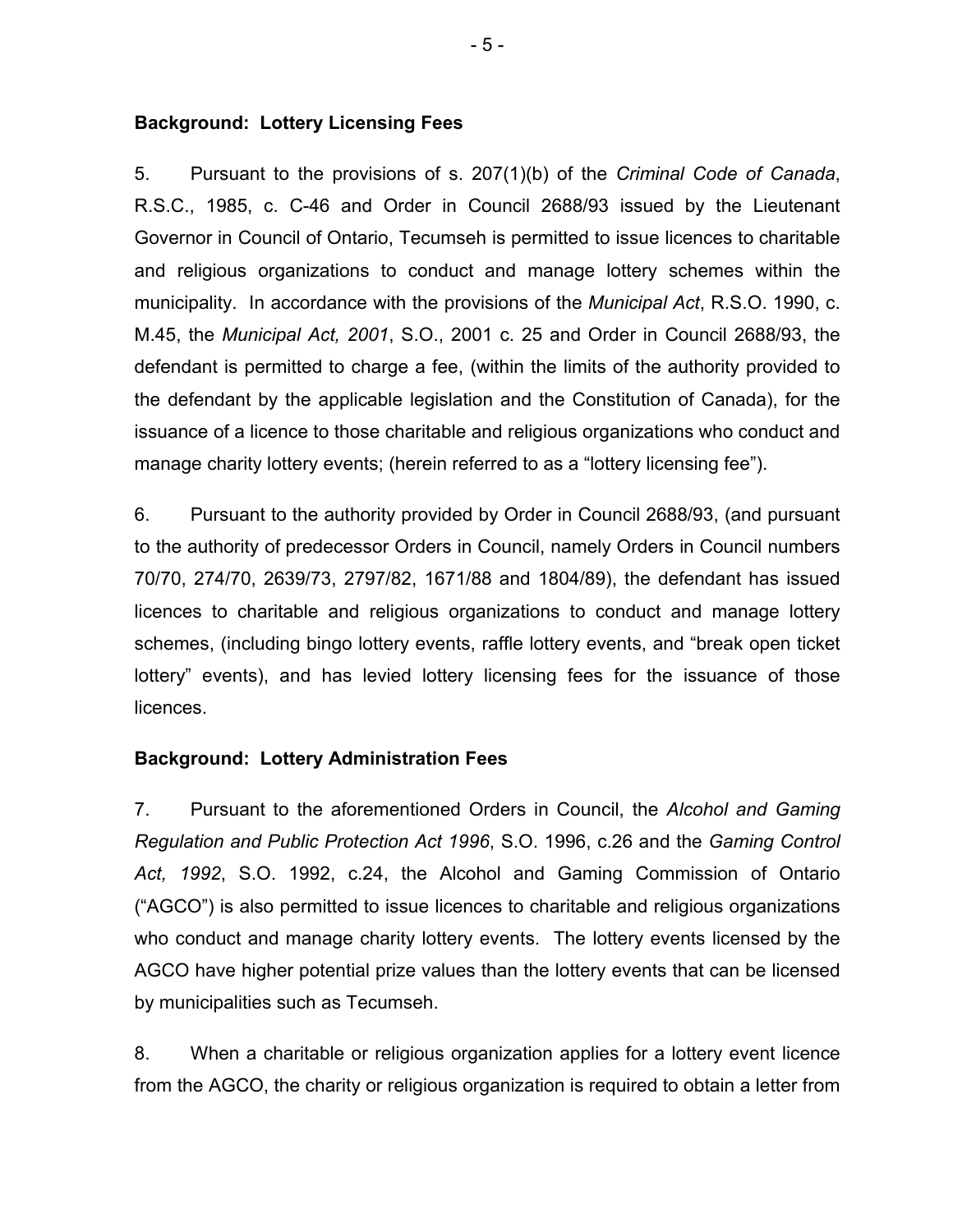the municipality in which the lottery event will be conducted, written to the AGCO, attesting to the suitability and qualification of the charity or religious organization to conduct and manage the lottery event. In exchange for providing this service, Tecumseh has charged an administration fee calculated as both a flat fee for each letter written, as well as an additional fee calculated as a percentage of the licensing fee charged by the AGCO for the issuance of its licence for the provincially regulated and licensed lottery event; (herein referred to as a "lottery administration fee").

# **Precise quantum of payments**

9. The lottery licensing fees and lottery administration fees have been paid, either directly or indirectly, by Belle River Hockey, Essex Dancers and the other class members as demanded and required by the defendant. The precise total amount of fees paid by the plaintiffs and other class members, and received by the defendant, is presently unknown to the plaintiffs but within the knowledge of the defendant. An accounting is required to determine the precise amount of lottery licensing fees and lottery administration fees paid to Tecumseh by the plaintiffs and other class members, and received by the defendant.

## **Lottery Licensing Fees and Lottery Administration Fees as Illegal Tax**

10. The lottery licensing fees and lottery administration fees demanded and levied by the defendant have been demanded pursuant to municipal by-laws which have based the amount of the fees at varying times upon either a percentage of the prize available to be won in the lottery event, or as a flat fee for each individual lottery event.

11. The plaintiffs plead that the revenue thus collected by the defendant from the plaintiffs and other class members by way of lottery licensing fees and lottery administration fees has greatly exceeded the costs and expenses incurred by the defendant in licensing charitable lotteries and providing the services described in paragraph 9 herein, *supra*. As such, the plaintiffs plead that the purported lottery licensing fees and lottery administration fees demanded and levied by the defendant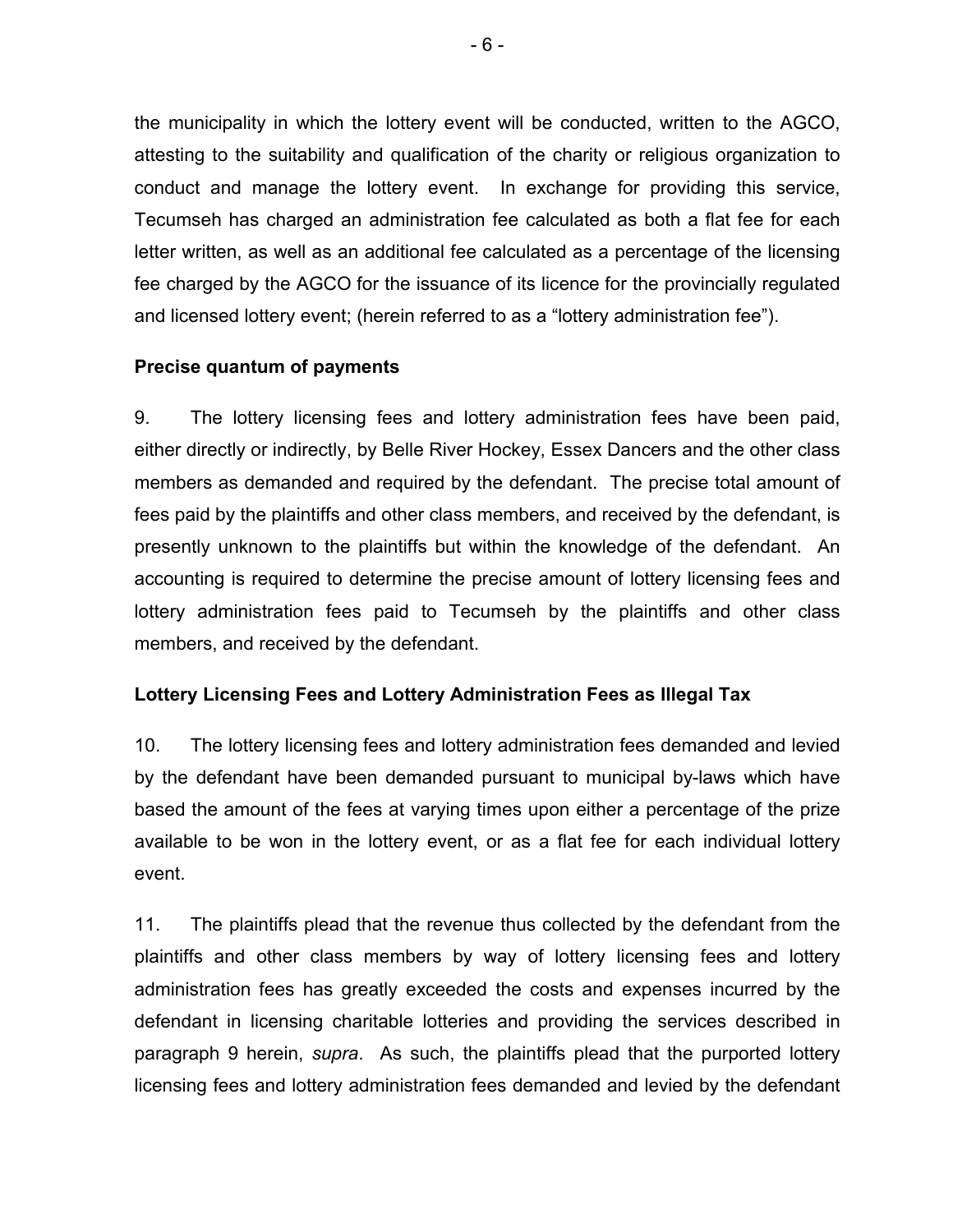are, in fact and in law, taxes rather than fees. Without limiting the generality of the foregoing, the plaintiffs plead that the lottery licensing fees and lottery administration fees are direct taxes being levied under the colourable guise of licensing fees and administration fees.

12. The plaintiffs further plead that the aforesaid fees are taxes which have been demanded and levied without authority, or due legislative enactment from and/or by either the House of Commons or the Legislative Assembly of the Province of Ontario, directing the taxes and permitting them to be levied.

13. As such, the aforesaid lottery licensing fees and lottery administration fees have been levied by the defendant in violation of section 53 of the *Constitution Act, 1867*. The fees, and the by-laws pursuant to which the fees have been and are being levied, accordingly are unconstitutional and *ultra vires* Tecumseh.

14. The plaintiffs further plead that the lottery licensing fees and lottery administration fees levied by the defendant also are *ultra vires* as a matter of administrative law, as they are in fact taxes which have been demanded and levied without the legislative authority necessary to levy such taxes.

# **Unjust Enrichment - Entitlement to Restitution**

15. The defendant's unconstitutional levy and imposition of taxes through the vehicle of lottery licensing fees and lottery administration fees, without proper legislative authority, constitutes and has resulted in a substantial enrichment of the defendant, and a corresponding deprivation to the plaintiffs and the other class members, in the absence of any juristic reason for the defendant's enrichment.

16. Without limiting the generality of the foregoing, the by-laws pursuant to which the defendant wrongfully has levied taxation under colour of its authority to levy lottery licensing fees and lottery administration fees are *ultra vires* and of no force and effect, and as such do not provide any basis in law for the levy of those fees, or provide any juristic reason for the defendant's enrichment.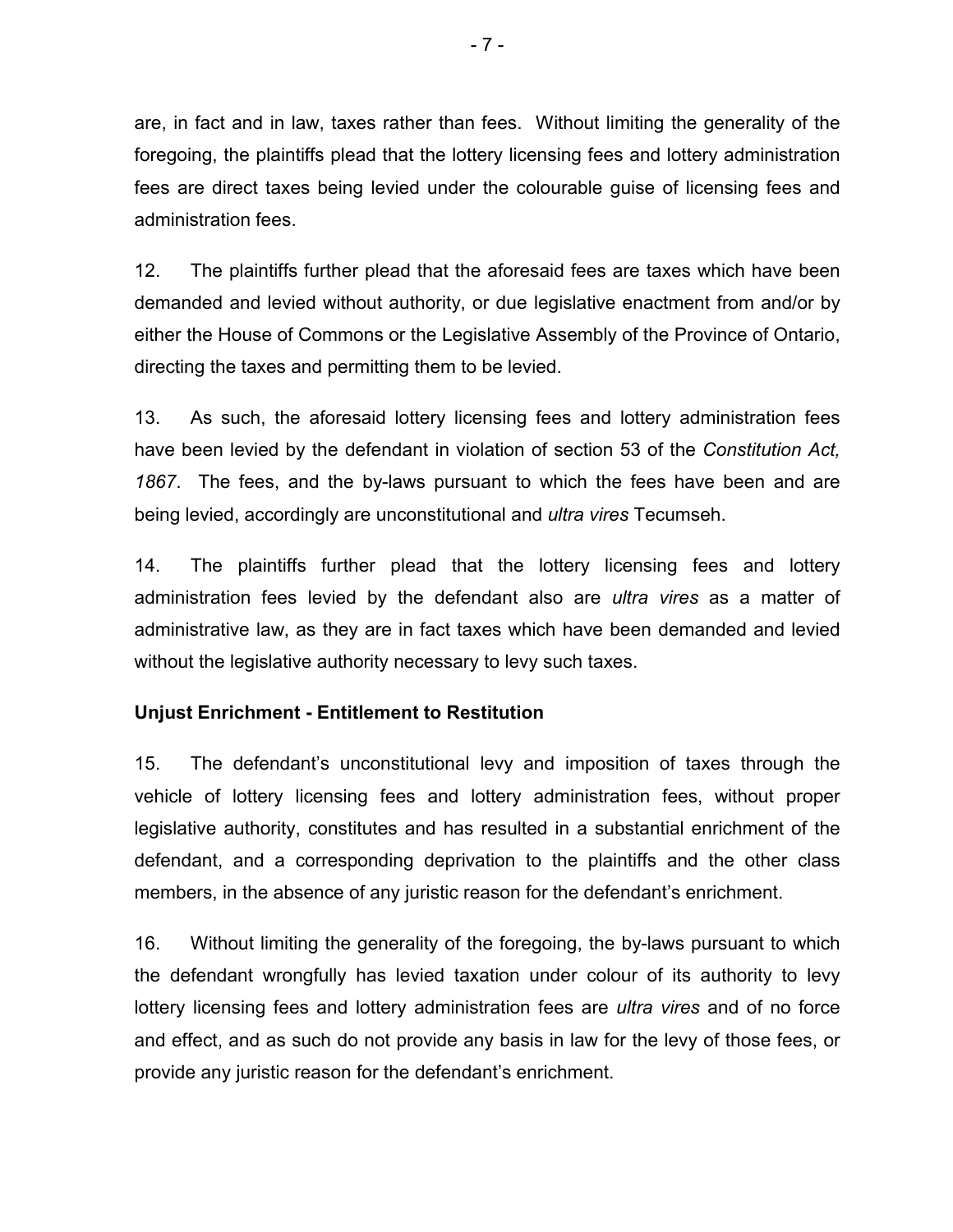17. The plaintiffs and other class members accordingly are entitled to restitution of the full amount of the lottery licensing fees and lottery administration fees paid to the defendant which are in fact illegal taxes. The plaintiffs presently do not know when the defendant first began imposing illegal taxes through the vehicle of lottery licensing fees and lottery administration fees. However, it appears that the defendant's wrongful conduct has been ongoing since at least January 1, 1990. The duration of the defendant's wrongful conduct, as well as the amount of the taxes collected through the vehicle of lottery licensing fees and lottery administration fees, nevertheless lies within the knowledge of the defendant, and can be determined through an examination of the defendant's records and corresponding accounting, which also will serve to determine and quantify the precise quantum of restitution to which the plaintiffs and other class members are entitled.

18. In the alternative, the plaintiffs plead that, to the extent that the aforesaid lottery licensing fees and lottery administration fees levied by the defendant have exceeded the costs and expenses incurred by the defendant in licensing lotteries and providing the services described in paragraph 9 herein, *supra*, that excess revenue or surplus constitutes illegal taxation, which is unconstitutional and *ultra vires* the defendant. The excess or surplus represents an enrichment of the defendant, with a corresponding deprivation sustained by the plaintiffs and other members of the class. For the reasons pleaded above, there is no juristic reason for the defendant's enrichment. The plaintiffs and other class members accordingly are entitled to restitution of the excess or surplus revenue wrongfully collected and received by the defendant through its illegal taxation.

#### **Discoverability**

19. The plaintiffs plead that Tecumseh has been wrongfully levying taxation under the colourable guise of lottery licensing fees and lottery administration fees, on an ongoing basis, since at least January 1, 1990. The plaintiffs seek restitution of all such sums on behalf of themselves and the other class members.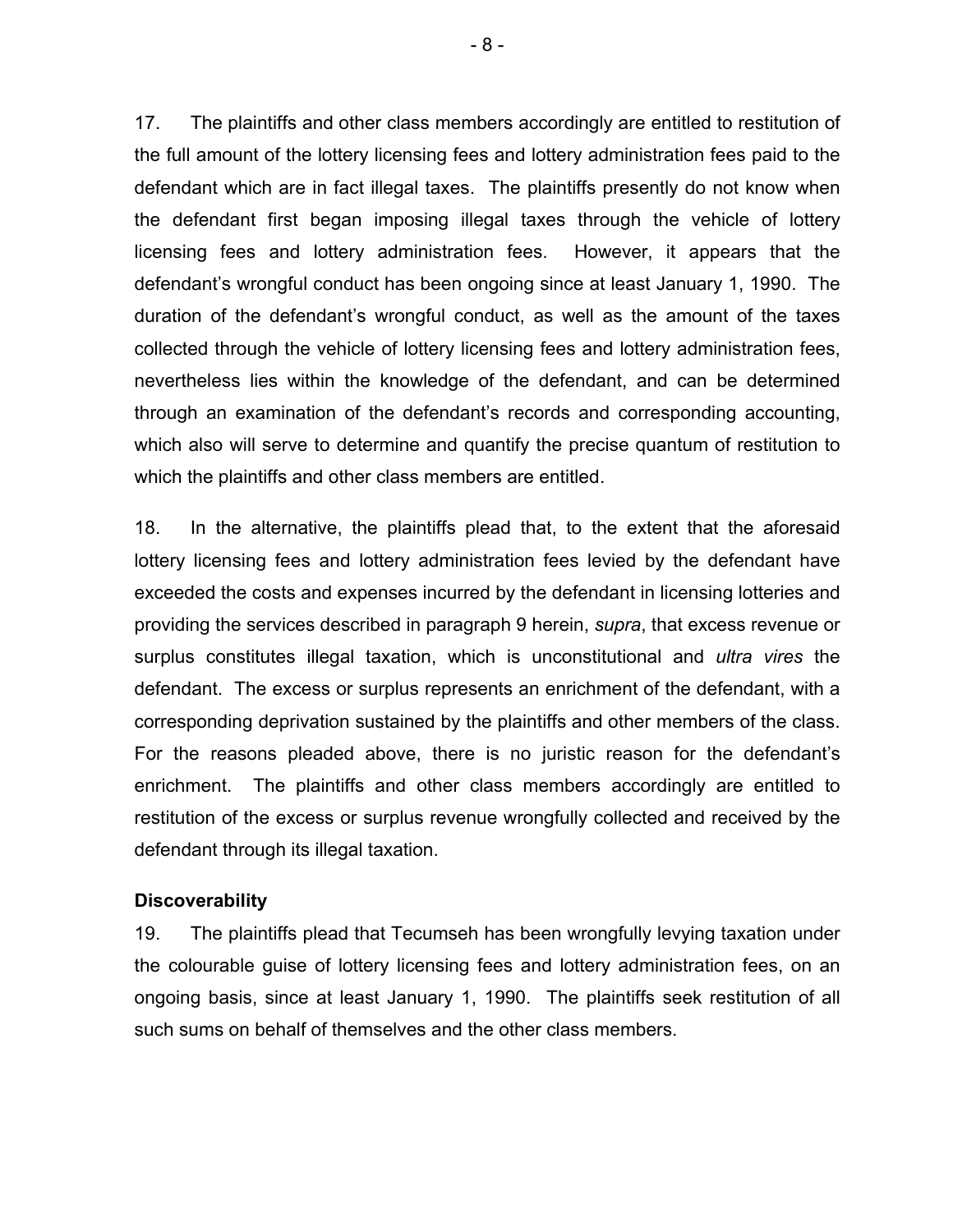20. The plaintiffs plead and rely upon the common law doctrine of discoverability, and the *Limitations Act, 2002*, S.O. 2002, c. 24. The plaintiffs plead that the conduct of Tecumseh, and the plaintiffs' and the class's losses suffered as a consequence, were not discoverable at the time that Tecumseh's conduct occurred for reasons that include, but are not limited to the following:

- (a) Tecumseh's by-laws imposing impermissible taxation under the guise of its authority to collect licensing fees and administration fees concealed from the plaintiffs and the other class members the fact that the lottery fees were in fact taxes;
- (b) the by-laws pursuant to which the lottery fees were imposed explicitly stated that the lottery fees were authorized by the *Criminal Code* and Orders in Council of the Lieutenant Governor in Council of Ontario, which concealed, from the plaintiffs and other class members, the defendant's wrongful conduct;
- (c) Tecumseh consistently referred to the lottery licensing fees and lottery administration fees as "fees", which concealed from the plaintiffs and other class members that the fees were in fact a tax;
- (d) Tecumseh knew that its lottery licensing fees and lottery administration fees were impermissible taxation because the revenue generated therefrom, (fully known to the defendant but unknown to the individual plaintiffs and other class members), greatly exceeded the costs of licensing and providing the services described above, but Tecumseh nonetheless continued its unlawful practices and actively concealed the unlawfulness of its conduct from the plaintiffs and other class members; and
- (e) complete details of the steps taken by Tecumseh to actively and knowingly conceal its unlawful activities are fully known to the defendant and unknown to the plaintiffs and other class members, but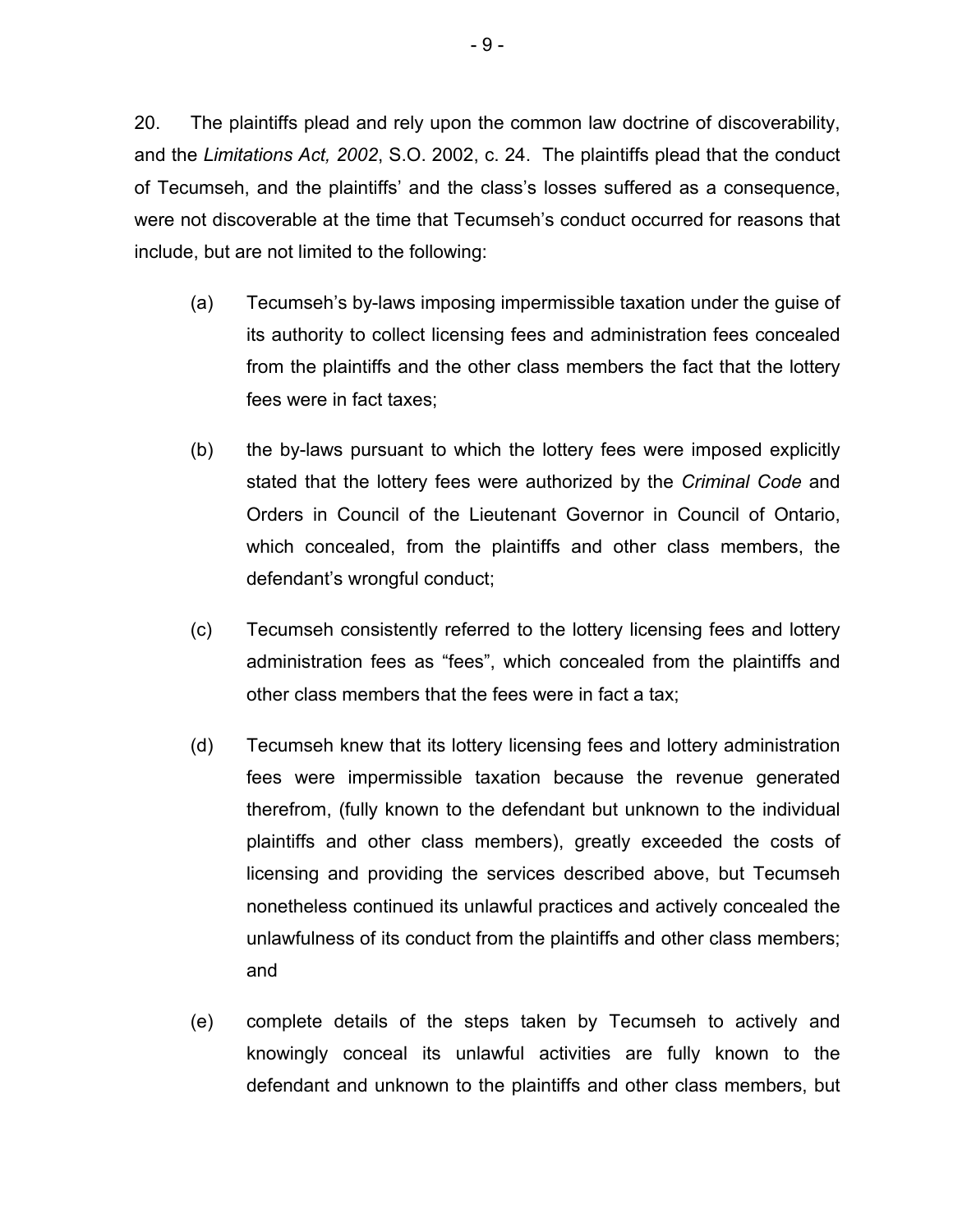included "in camera" meetings of the defendant's Town Council in which the Town Council was informed of the unlawfulness of Tecumseh's conduct, but nonetheless resolved to continue with its practices.

# **Punitive Damages**

21. The plaintiffs plead that the conduct of the defendant has been highhanded, callous, arbitrary and highly reprehensible, such that it departs to a marked degree from the ordinary standards of behaviour of a reasonable and responsible municipality. An award of punitive damages is therefore appropriate to sanction the defendant for its conduct and give effect to the goals of retribution, deterrence and denunciation.

22. In particular, the conduct of the defendant which makes an award of punitive damages appropriate in this case includes, but may not be limited to, the following:

- (a) the defendant knew that its lottery licensing fees and lottery administration fees were unauthorized taxation in fact and in law, but consciously and deliberately continued with its unlawful practices;
- (b) the defendant took active steps to conceal its wrongful and unlawful conduct from the plaintiffs and class members, such as:
	- (i) holding "in camera" meetings from which the public, including the plaintiffs and the other class members, as well as media representatives, were excluded, wherein the defendant's Town Council discussed the unlawfulness of the defendant's conduct, but nonetheless resolved to continue with its practices;
	- (ii) continuing, despite its knowledge of the unlawfulness of its conduct, to describe the charges it knew to be taxation as "fees" in order to mislead and conceal from the plaintiffs and other class members the true nature of the charges; and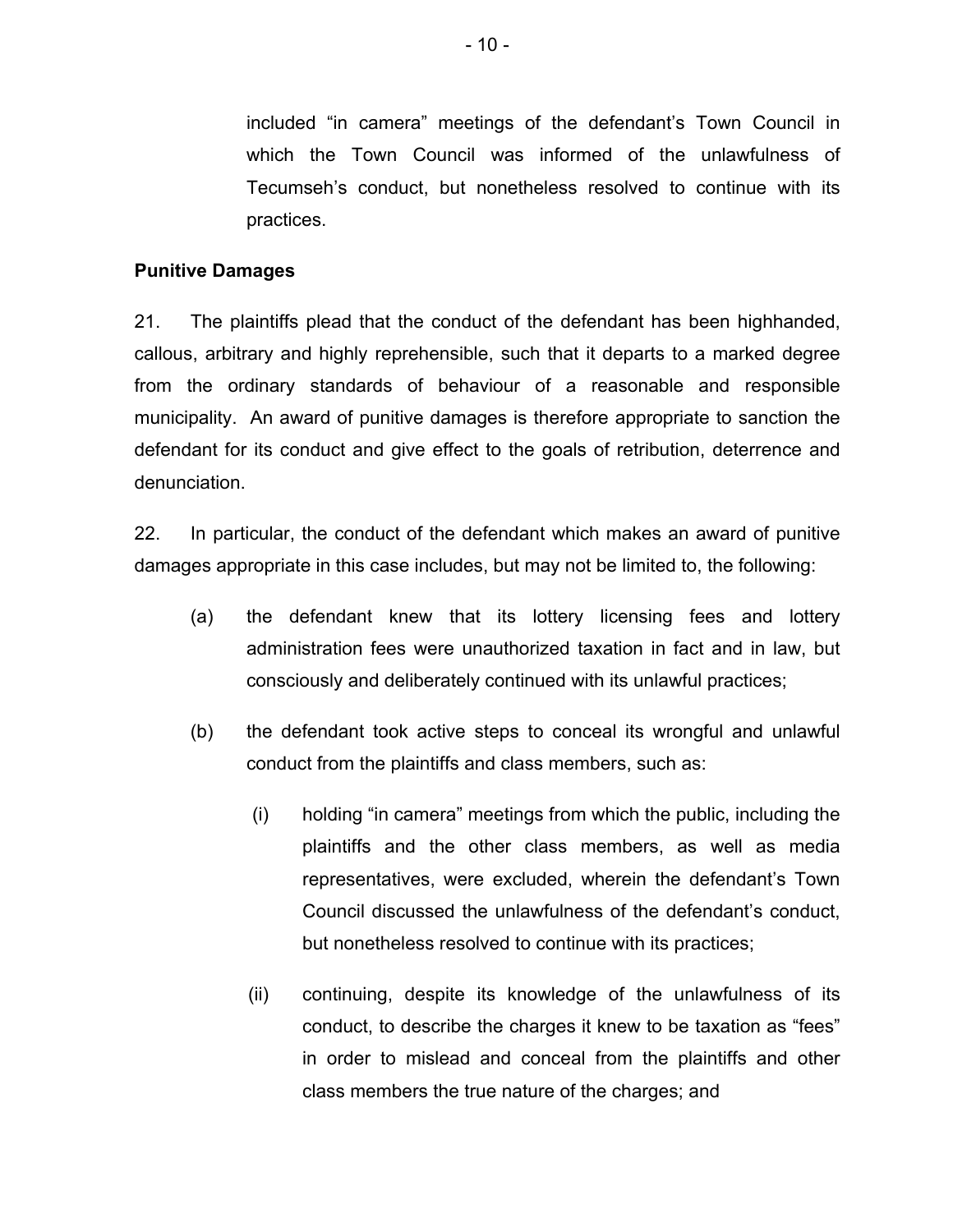- (iii) continuing, despite its knowledge of the unlawfulness of its conduct, to represent that the purported fees were properly authorized by the *Criminal Code* and Orders in Council of the Lieutenant Governor in Council of Ontario in order to mislead and conceal from the plaintiffs and other class members the true nature of the charges;
- (c) the defendant knew that it was unlawfully profiting from the purported "fees", but willfully continued with its unlawful activities under the colourable guise of legislative and executive authority in order to secure further unlawful profits;
- (d) the defendant knew or ought to have known that its unlawful taxation would have a serious adverse effect upon the resources and activities of the charities and religious organizations who are members of the class, with a corresponding detrimental impact upon the members of the community served by those charities and religious organizations; and
- (e) in particular, the defendant knew or ought to have known that it was wrongfully diverting funds from charities and religious organizations serving individuals amongst the most afflicted and/or vulnerable in our society, but knowingly and deliberately continued with its unlawful activities.

23. The plaintiffs plead that an award of punitive damages therefore is just and appropriate in the circumstances of this case, and should be in the amount of \$2,000,000.00; an amount proportionate to the level of harm caused by the defendant, the degree of the defendant's misconduct, the vulnerability of the class members and the persons they serve through their charitable activities, and the amount of the revenue or profit unlawfully appropriated by the defendant.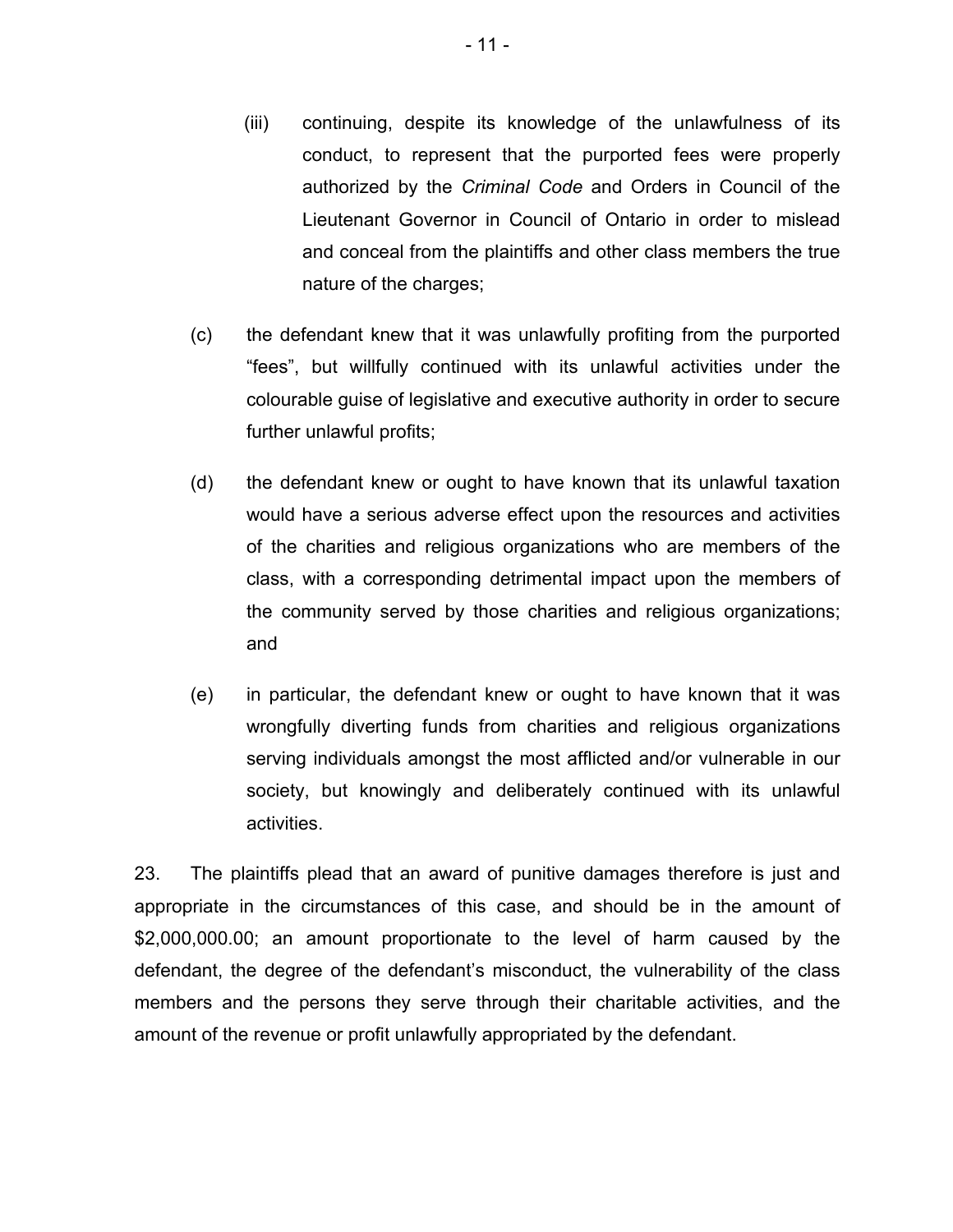# **Certification**

24. The plaintiffs plead that the within action is amenable to certification as a class proceeding in accordance with s. 5 of the *Class Proceedings Act, 1992*, *supra*. Without limiting the generality of the foregoing:

- (a) the statement of claim herein discloses a cause of action;
- (b) there is an identifiable class of two or more persons that would be represented by the representative plaintiffs;
- (c) the claims of the class members raise common issues of fact and/or law;
- (d) a class proceeding would be the preferable procedure for the resolution of the common issues; and
- (e) the plaintiffs, Belle River Hockey and Essex Dancers would fairly and adequately represent the interests of the class as representative plaintiffs, do not have an interest in conflict with the other class members in respect of the common issues, and in due course will produce a plan for advancing the proceeding on behalf of the class, (including procedures for court ordered notice to the class).

25. The plaintiffs plead and rely upon the *Class Proceedings Act, 1992*, *supra*, section 207 of the *Criminal Code of Canada*, 1985, c. C-46, Order in Council 2688/93, and sections 53 and 90 of the *Constitution Act, 1867* (U.K.), 30 & 31 Vict., c. 3 reprinted in R.S.C. 1985, App. II, No. 5.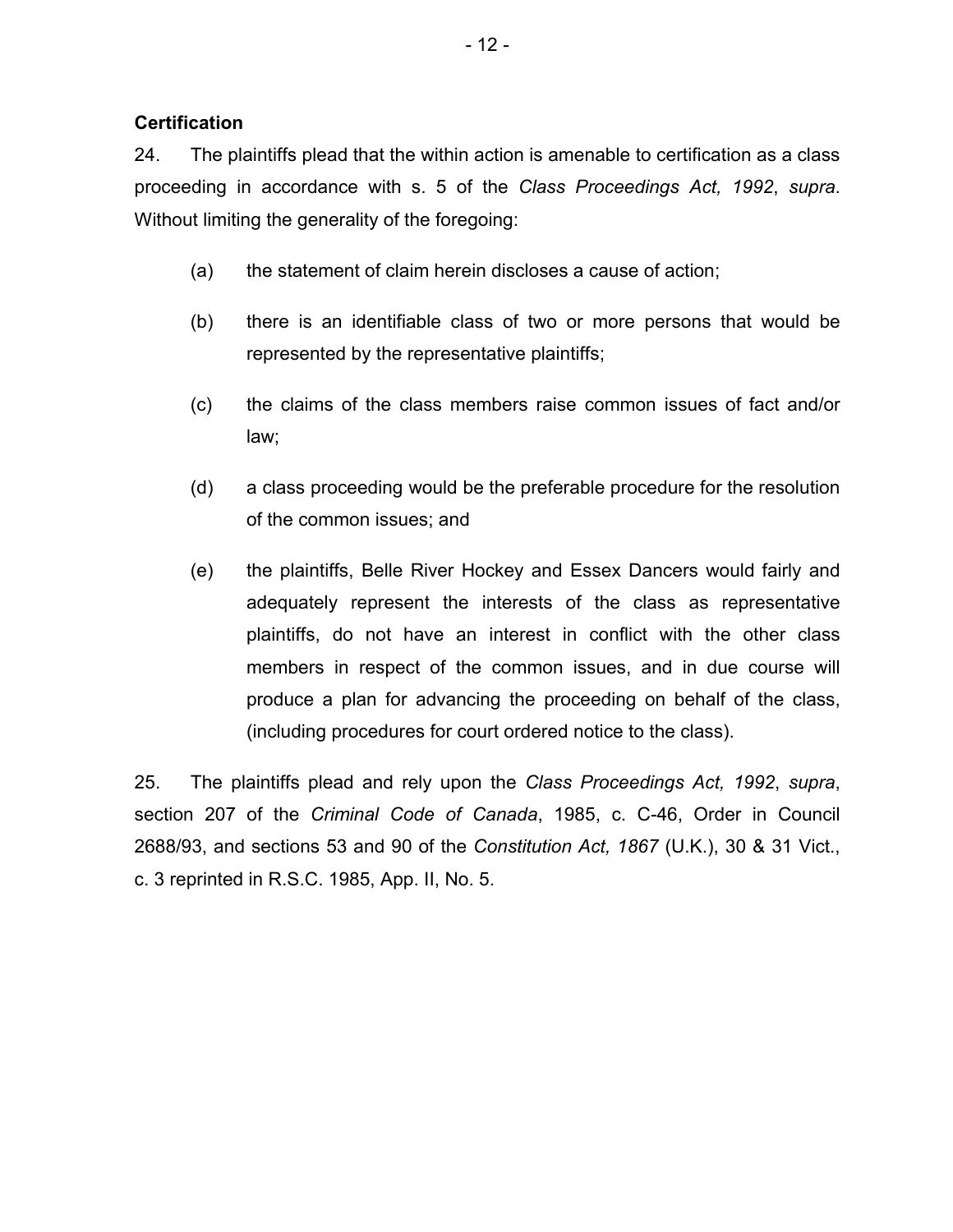26. The plaintiffs propose that this action be tried in the City of Windsor.

"October 24, 2008" LERNERS LLP

Barristers & Solicitors 85 Dufferin Avenue P.O. Box 2335 London, Ontario N6A 4G4

Peter W. Kryworuk LSUC#: 24513N Kevin L. Ross LSUC#: 24549R Yola S. Ventresca LSUC#: 52110S Rebecca Case LSUC#47767R

Tel: 519.640.6317 Fax: 519.932.3317

Lawyers for the Plaintiffs